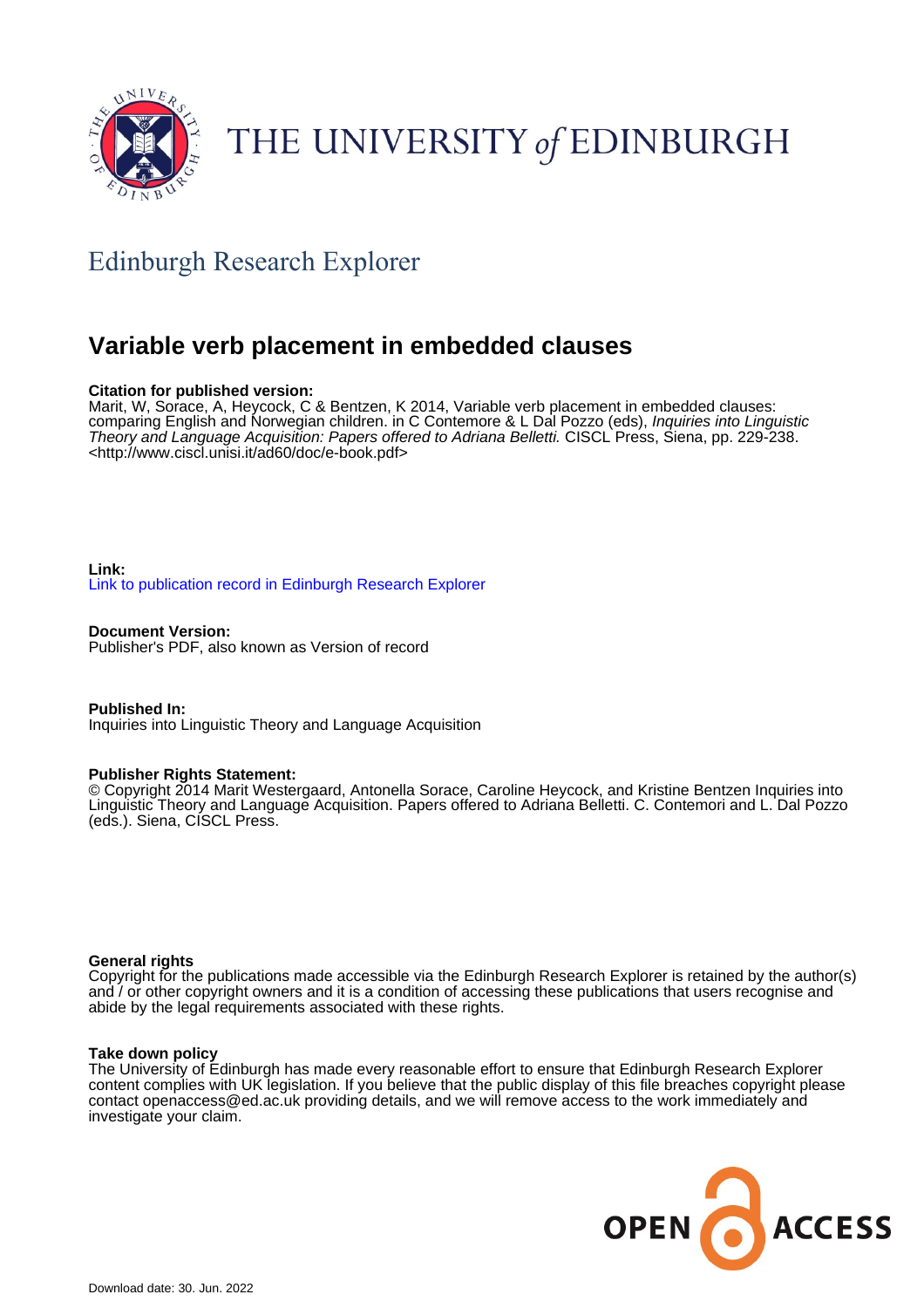# **Variable verb placement in embedded clauses: comparing English and Norwegian children and adults[\\*](#page-1-0)**

# MARIT WESTERGAARD<sup>1</sup>, ANTONELLA SORACE<sup>2</sup>, CAROLINE HEYCOCK<sup>2</sup> & KRISTINE BENTZEN<sup>1</sup>

1UiT The Arctic University of Norway, 2University of Edinburgh marit.westergaard@uit.no, antonell@ling.ed.ac.uk, heycock@ling.ed.ac.uk, kristine.bentzen@uit.no

> This paper reports on two priming studies focusing on embedded word order in English and Norwegian, more specifically on subject-auxiliary inversion (SAI) in embedded questions in English and verb-adverb order (V2) in *that*-clauses in Norwegian. While the adult languages typically disprefer SAI or V2 in embedded contexts, spontaneous data show that these word orders are produced to a certain extent in specific contexts. Research on child language has shown that children go through a stage where these word orders are relatively frequent. A priming experiment was carried out in both languages, eliciting data from both adults and children. As priming is assumed not to affect ungrammatical structures, we expected there to be priming in the child data, indicating that these word orders are part of the child grammar, but potentially not in the adult data. The results show a clear and reliable priming effect in the English child data, but no priming in the Norwegian experiments.

> > *Dear Adriana – We wish you all the best on the occasion of this milestone in your life!*

## **1. Introduction**

-

This paper reports on a priming study investigating embedded word order in English and Norwegian, in both children and adults. More specifically, the project focuses on verb placement in relation to the subject in embedded *wh*-questions in English and the position of the verb in relation to an adverb or negation in *that*-clauses in Norwegian. Previous research has shown that young children make mistakes in this domain: English-speaking children sometimes produce the word order V-S; i.e. subject-auxiliary inversion (also affecting the copula *be*), while Norwegian-speaking

<span id="page-1-0"></span><sup>\*</sup> This project has been made possible by a grant from the University of Edinburgh that has covered travel for the Norwegian co-authors (May 2011) as well as research assistance in Scotland. The English experiments were carried out by Dr. Janet McLean. The Norwegian experiments were carried out by Dr. Anita Røreng (the adult participants) and the fourth author of this paper (the children).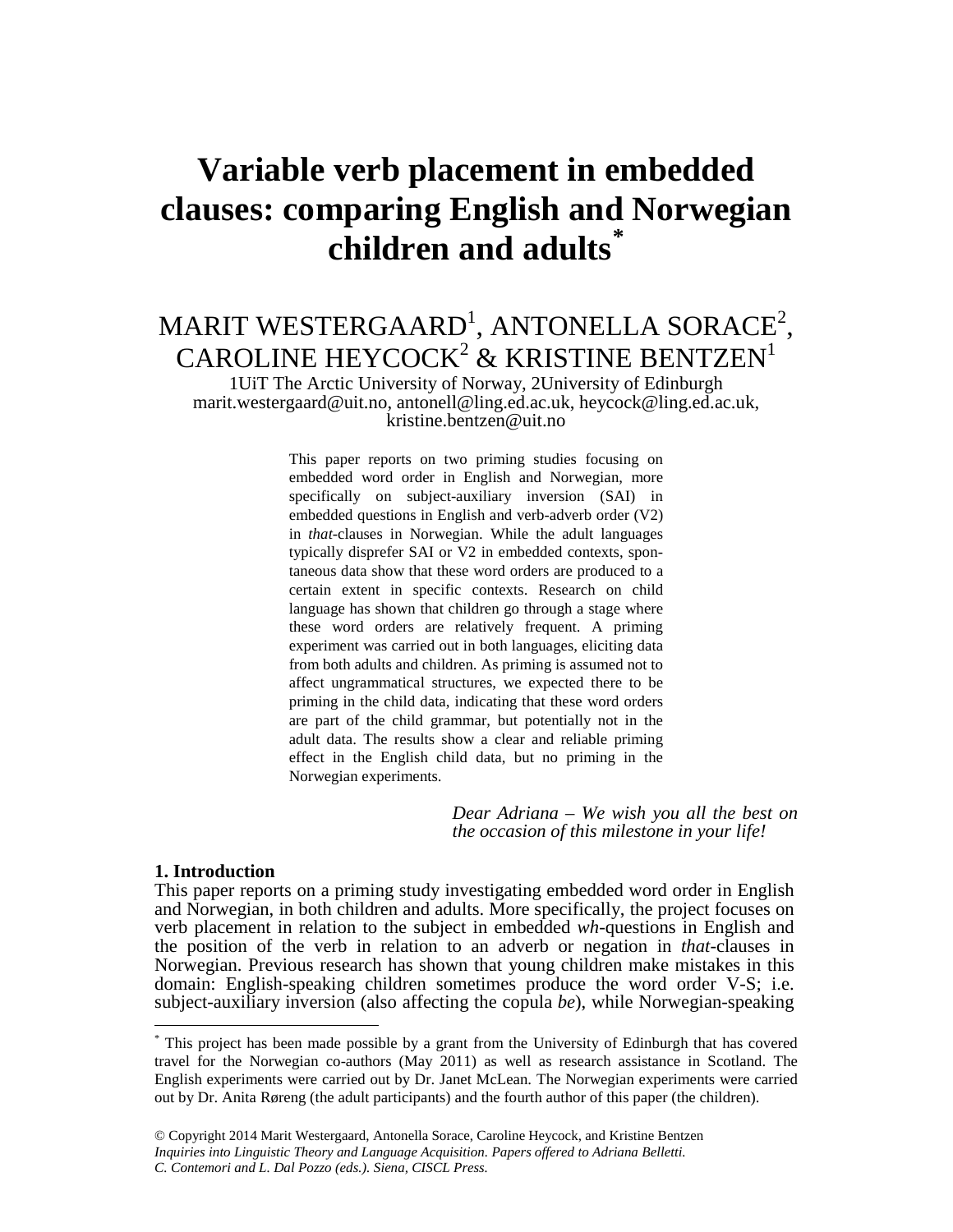children use the non-target-consistent V-Adv/Neg word order for an extended period. Examples (from Westergaard 2009a, b) are provided in (1)-(2). In both cases these orders are fully grammatical in root clauses in the adult language, but either ungrammatical or dispreferred in these embedded contexts.

- (1) I don't know [what **are they**]. (Adam, 2 ; 11.28)
- (2) det er ho mamma som **har også** tegna. (Ina.26, age 3;2.05) it is DET mommie who have.PRES also draw.PART 'It's mommie who has also drawn.'

These phenomena in English and Norwegian have received some attention in the literature (e.g. Radford 1992, Guasti 2002, Bentzen 2003, Westergaard & Bentzen 2007, Westergaard 2009b), and main clause word order has also been attested in embedded contexts in other child languages, e.g. Swiss German (Schönenberger 2002) and Swedish (Waldmann 2008, 2014). Nevertheless, the reasons for these errors are not well understood. To our knowledge, the current pilot study is the first priming study investigating embedded word order. The ultimate goal is to establish (a) whether the distribution of these "embedded root phenomena" is lexically or pragmatically conditioned in either or both the adult and the child grammars, (b) whether the differences between child and adult production are due to performance limitations or non-target grammatical representations in the child grammar, and (c) whether the developmental patterns and causes are the same or different in the two languages. Although the results are not completely straightforward, this study has allowed us to make some progress in this direction.

This short paper is organized as follows: In the next section we provide some background on these phenomena and state the aims of the study. We then describe the methodology and participants of the English study and provide the results. Section 4 provides the same for the Norwegian study. Section 5 is a brief discussion and conclusion.

# **2. Background**

As mentioned above, English-speaking children occasionally produce (non-targetconsistent) Subject-Auxiliary inversion (SAI) in embedded questions at an early stage. Although we describe this as non-target consistent, it has to be recognized that these structures may also occur in the adult language; relatively freely in some dialects and only very rarely in others. According to McCloskey (2006), SAI is most likely when the embedding context is not "resolutive", i.e. when it does not entail that the answer to the question is known to the referent of the matrix subject. This means that  $(3a)$  is better than  $(3b)$  and  $(4a)$  is better than  $(4b)$ .

- (3) a. I wonder where are my socks.
	- b. I know where are my socks.
- (4) a. I don't remember where are my socks.
	- b. I remember where are my socks.

McCloskey (2006) also claims that embedded SAI is most favoured when the matrix subject is first or second person. Finally, it is also more likely with a non-auxiliary use of the copula than with any other verb, including *be* used as an auxiliary. This has also been found to be the case in English child language (Westergaard 2009b).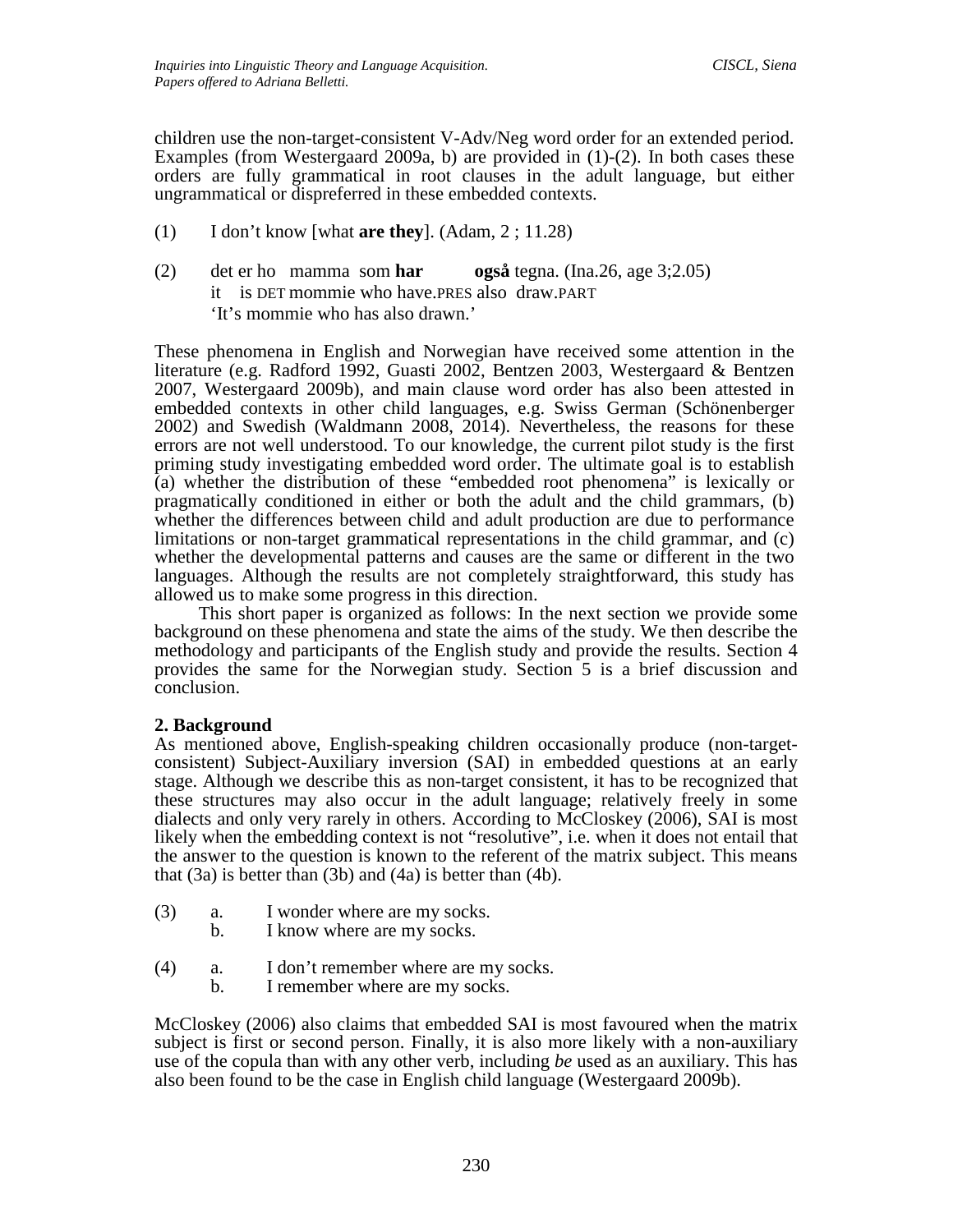Norwegian is an asymmetric V2 language, which means that it is similar to English in that it typically displays verb movement in main but not in embedded clauses; unlike English however,  $\overline{V}2$  in Norwegian is not restricted to interrogatives. As has been discussed in much literature on Scandinavian languages, V2 is also optionally available in certain embedded contexts, both as subject-verb inversion and verb movement across negation, the latter shown in  $(5a, b)$  (cf. among others Holmberg & Platzack 1995, Vikner 1995, Heycock 2006, Heycock et al 2012, Julien 2007, Wiklund, Bentzen, Hrafnbjargarson & Hróarsdóttir 2009).

- (5) a. Han sa at hun **ikke fikk / fikk ikke** komme på festen. he said that she not could / could not come on party.the 'He said that she was not allowed to come to the party.'
	- b. Hun fant ut at hun **ikke hadde / hadde ikke** nok penger. she found out that she not  $had /$  had not enough money 'She discovered that she didn't have enough money.'

In a recent corpus survey using the Nordic Dialect Corpus (see Johannessen, Priestley, Hagen, Åfarli & Vangsnes 2009), Bentzen (2013) shows that the word orders Adv/Neg-V and V-Adv/Neg are equally frequent in negated *that*-complement clauses in spoken Norwegian. Thus, in certain embedded contexts, the word order V- Adv/Neg is perfectly acceptable also in adult Norwegian. Bentzen (2013) shows that these are contexts where embedded inversion is also generally accepted, such as *that*- complements of assertive predicates (e.g. *say, believe*) and semi-factive predicates (e.g. *discover, find out*) and certain adverbial clauses (*because*-clauses, consequence clauses, etc.). However, in other embedded contexts V-Adv/Neg (and also inversion) is not possible in the adult language, such as *that*-complements embedded under non- assertive/non-factive predicates (e.g. *doubt, be impossible*) as well as factive predicates (e.g. *regret, it's strange*), embedded *wh*-questions, relative clauses, and certain other adverbial clauses. Norwegian-speaking children have been found to produce V-Adv/Neg in embedded contexts where this is either disallowed or dispreferred in the adult language for quite an extended period, often until age 4-5. That is, children seem to allow V-Adv/Neg in all types of embedded contexts at a certain age (for discussion see Bentzen 2003, Westergaard & Bentzen 2007, Westergaard 2009b).

Given the variation often found in the child data, it is not clear whether the nontarget-consistent production is due to the child's linguistic system being syntactically different from the adults', or whether these word orders are caused by problems with pragmatics, processing or other issues. In the study reported here, we aimed to test

- a) whether SAI in embedded questions can be primed in children and in adults in English, and
- b) whether V-Adv/Neg in embedded *that*-complements can be primed in children and in adults in Norwegian.

On the assumption that ungrammatical structures cannot be primed (Loebell & Bock 2003; Savage, Lieven, Theakston & Tomasello 2006; , the results of this experiment would provide evidence as to whether word orders that are ungrammatical in the adult language are in fact part of the child grammar. If this is the case, we would expect priming of the word orders in question to be observable in children but not in adults. Furthermore, if priming is found to have an effect also in the experiments on adults, this would indicate that the unusual word orders are not completely ungrammatical even for adults, but simply strongly dispreferred. Thus, we might expect to find more priming in the Norwegian adult data than in English, as V-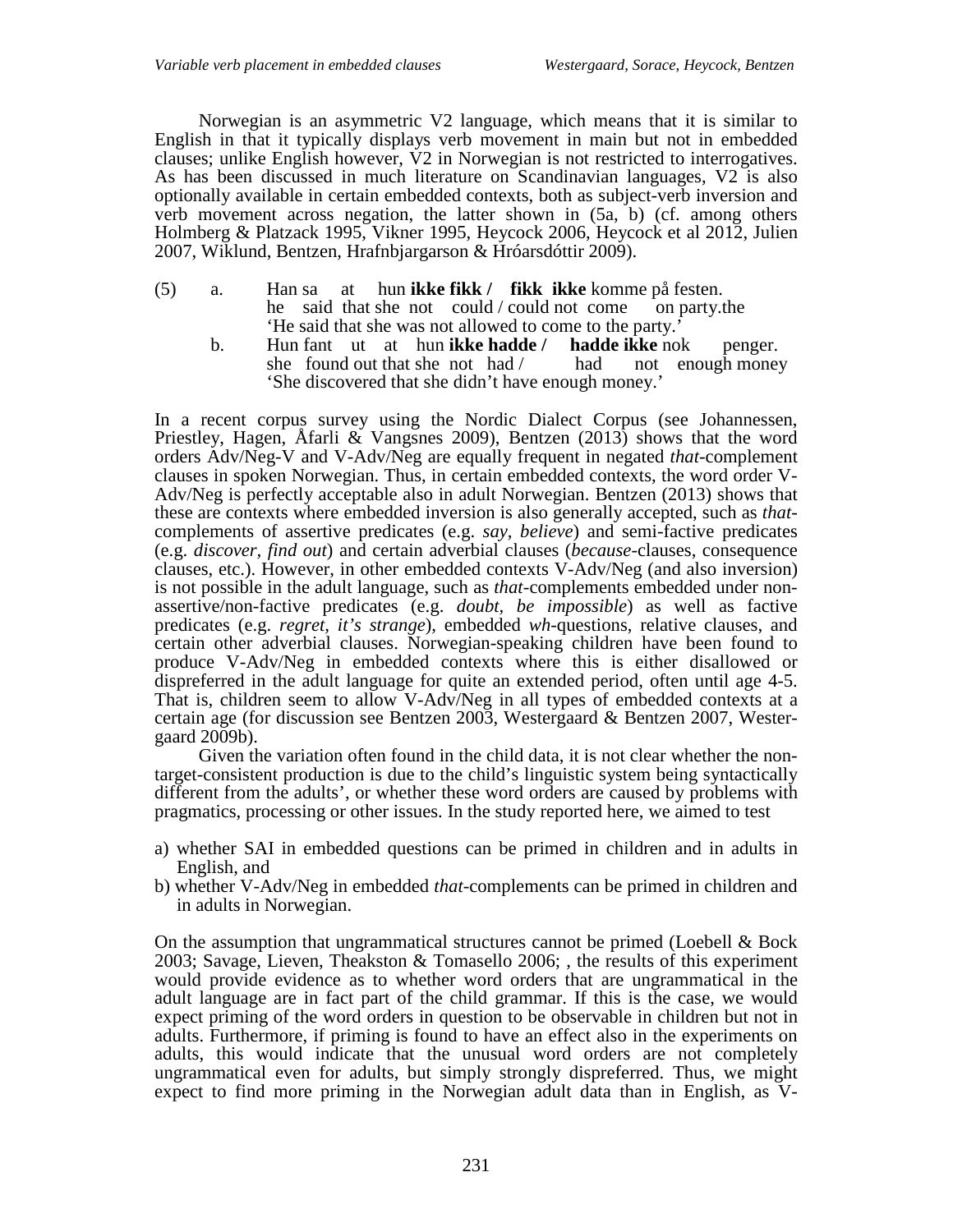Adv/Neg word order in embedded *that*-clauses seems to be more frequently attested in spontaneous adult data than SAI in embedded questions in English.

# **3. The English Study**

# *3.1 Participants and Methodology*

There were sixteen child participants (eight females, eight males) aged 3;09 to 4;06 (mean age 4;03). The children were recruited from nursery schools in Edinburgh and Falkland. In addition, a control group of 16 adult participants (13 females, three males) from the University of Edinburgh's student population took part. Standard ethics procedures were followed concerning parental and institutional consent.

Data were collected through a syntactic priming elicited production procedure (Pickering & Branigan 1998), which has been extensively tested in previous research: the Snap card game. We prepared two sets of 32 cards with colored illustrations depicting an object or person. Each set included 24 experimental items and eight filler items. One set of cards was termed the Experimenter's Description Set and the other the Child's Description Set. In the course of the game, the experimenter and the child will take turns in describing a card in their set. An experimental item was defined as an experimental card from the Experimenter's Description Set (the prime card) plus an experimental card from the Child's Description Set (the target card). There were two different pairings. For the target card depicting a teddy who had forgotten where his umbrella was, the two prime conditions were the experimenter's descriptions:

(6) a. He can't remember where **his sweets are**. (non-SAI) b. He can't remember where **are his sweets**. (SAI)

In all the test conditions the object depicted on the experimenter's card was different from the one on the target card, so that the pairings were not a `Snap. In addition, half the prime cards depicted a single object which was described with a singular auxiliary verb, while the target card showed more than one object which required a plural auxiliary verb. In the other half of the trials, this manipulation was the other way round. This was done in order to avoid the child simply repeating the same verb that was said by the experimenter; i.e. to make sure that if there was priming, it was the syntactic structure that would be primed, not the actual lexical items.

For the eight filler cards the object did match, so the child was expected to say that these cards were a 'Snap'. In addition, these cards were described using a different sentence structure, e.g. as in (7):

(7) He can't remember what goes in the sink.

Two scripts were prepared, each containing a description for each of the prime cards. In each script, 12 of the cards had non-SAI word order and the remaining 12 had SAI. From the scripts we constructed four randomized lists, each containing 24 experimental items and 8 fillers.

In addition to the priming experiment, we also administered to the child participants the British Picture Vocabulary Scale (BPVS), a standardized measure of receptive vocabulary (Dunn, Dunn, Whetton, & Pintilie, 1982) to ensure that children were comparable in terms of verbal ability.

# *3.2 Procedure and scoring*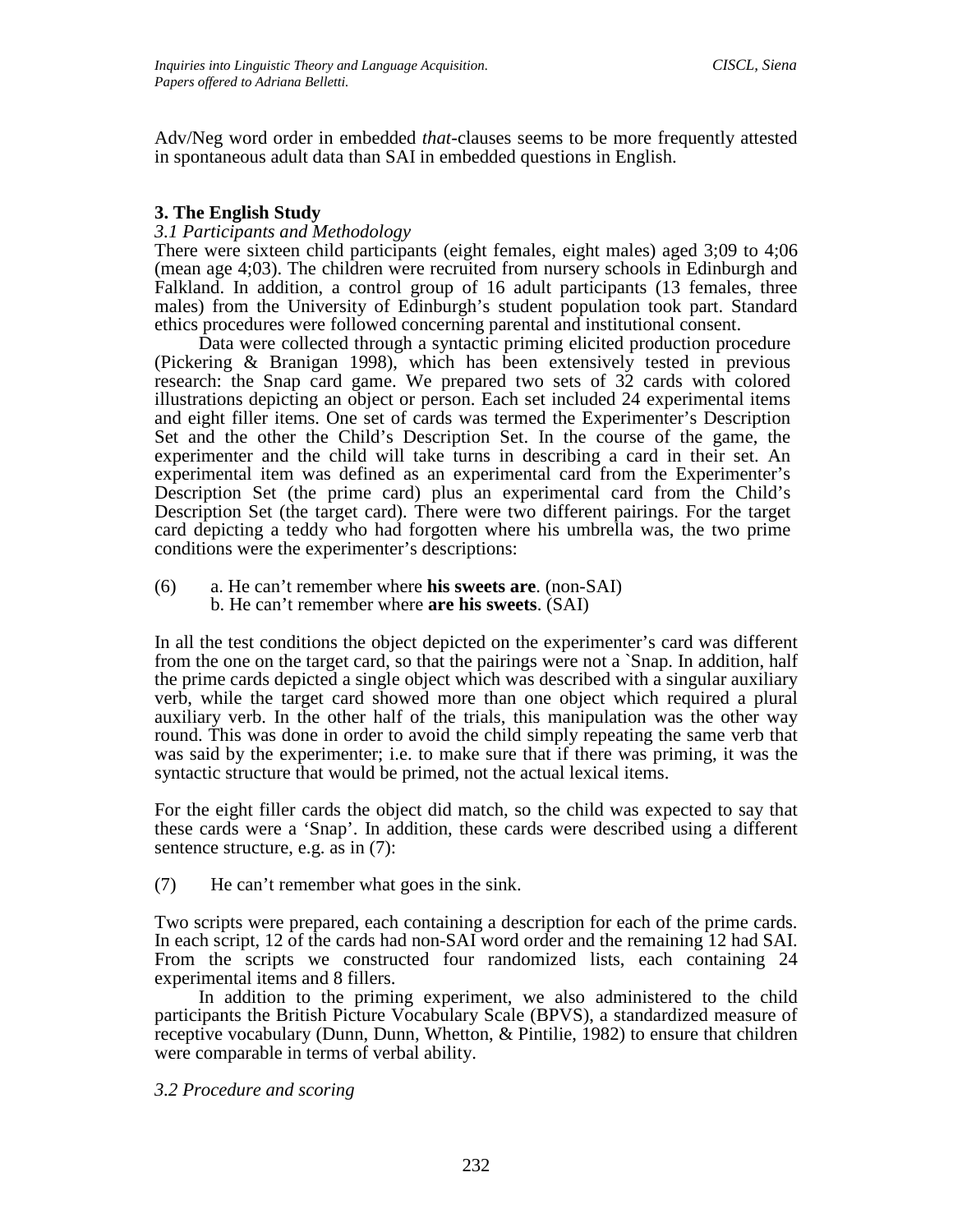Each participant was tested individually. Both the children and the adults were told a short story about the "Forgetful teddy". In the story, they heard about a teddy who had lost lots of objects in his house. Twenty-four objects were named in the story, corresponding to the target card objects.

After the story, all participants were told that they were going to play a game of 'Snap' and had to decide when two cards matched. The experimenter showed them three pairs of practice cards to explain what a 'Snap' would look like. The first two pairs were similar to the experimental cards and the experimenter described one card using a non-SAI structure, and the other using an SAI structure. On the final pair, the cards were a match. On each practice trial, the child was prompted in how to describe the card and also encouraged to look carefully at the picture to see if they matched. If the child understood the task, the experimenter continued with the rest of the experiment. The order of the test items (pairs of experimenter-child cards) was randomized for each subject. The experimenter and the Child had a set of stacked cards in front of them. The experimenter explained that for each card they had to look at the picture and describe it before placing the card on the table so that both could see the picture. Each pair was treated as an individual trial and the Experimenter always went first. Thus the experimenter picked up the first card, turned it over and described it before placing it on the table, and then the Child did the same. The Child decided whether they matched or not.

The experimenter also presented each child with the BPVS. The child listened to a spoken stimulus and had to point to the corresponding picture from a choice of four. The order of the Snap game and the BPVS was counter-balanced across the children. Each experimental session was digitally recorded and subsequently transcribed.

Each utterance in the Snap game was coded for sentence structure. We coded an utterance as a non-SAI structure if the object was described before the auxiliary or copula verb, e.g. *He can't remember where his umbrella is.* We coded an utterance as an SAI structure if the auxiliary verb was before the object, e.g. *He can't remember where is his umbrella*. Partial utterances such as *where his umbrella is* were coded as if the participant had produced a full sentence. If the auxiliary verb was missing or if the participant described the wrong object, the responses were classified as Others. In this category we also placed other utterances that could not be defined using the regular coding.

# *3.3 Results*

We computed the relevant proportions as follows. We divided the number of non-SAI target selections following non-SAI primes by the total number of non-SAI primes (i.e. all non-SAI primes, whether followed by non-SAI or SAI target selections). Similarly, we divided the number of non-SAI target selections following SAI primes by the total number of SAI primes. These proportions were calculated for each participant and for each item. ANOVAs were performed on these data, with separate analyses treating participants (F1) and items (F2) as random effects.

The participants produced descriptions which could be coded using the above scoring method on 690 trials (90%). Of these, 350 (50.7%) were non-SAI trials and 340 (49.3%) were SAI trials. In these 690 trials, the participants produced 666 (96.5%) non-SAI target descriptions and 24 (3.5%) SAI target descriptions. Table 1 shows the proportion of non-SAI and SAI structures that were produced in each of the prime conditions.

**Table 1: Number of non-SAI and SAI target descriptions produced after each prime condition.** 

| Group | Prime condition non-SAI |  |
|-------|-------------------------|--|
|       |                         |  |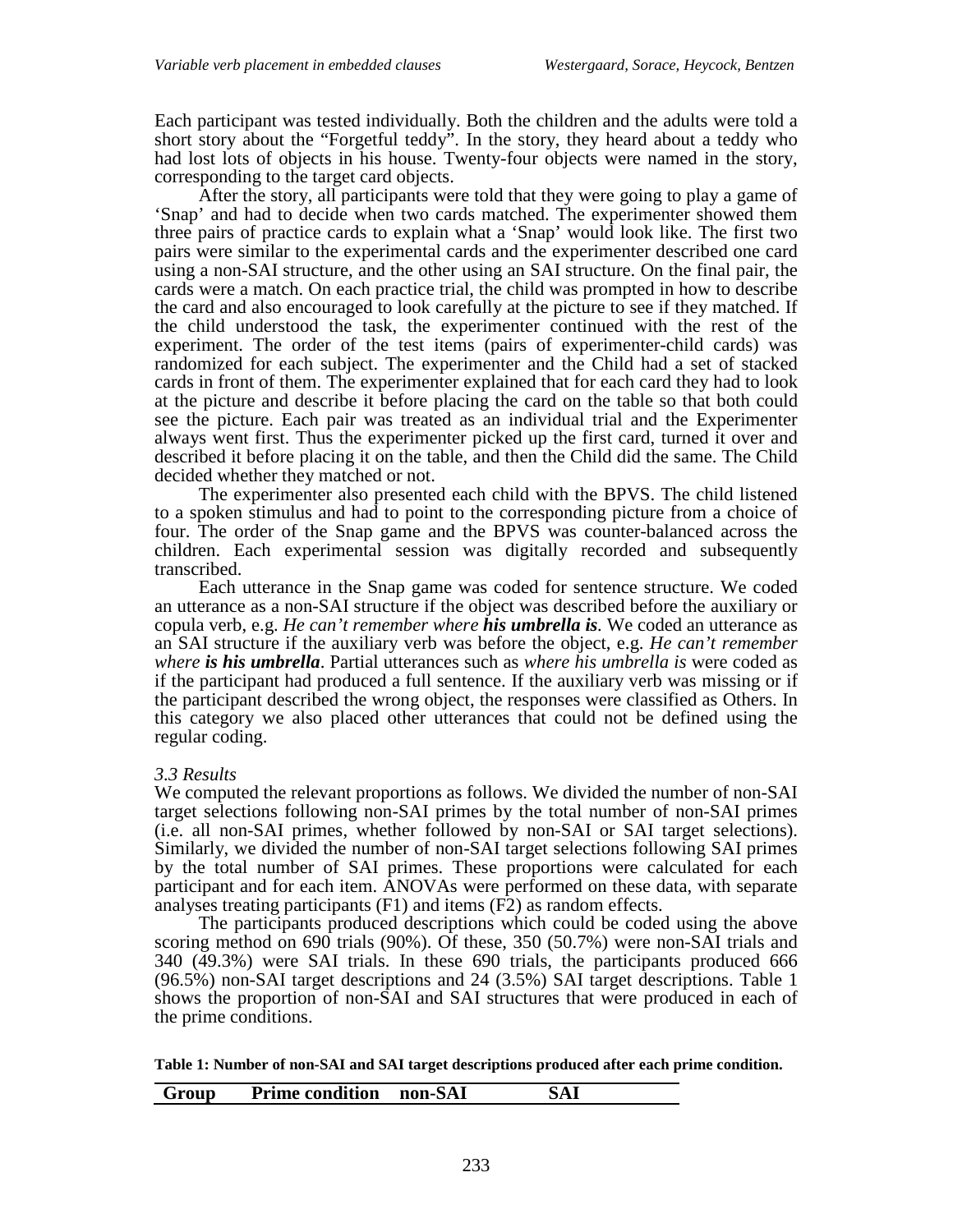| Children | non-SAI | 168 |    |  |
|----------|---------|-----|----|--|
|          | SAI     | 138 | 21 |  |
| Adults   | non-SAI | 182 |    |  |
|          | SΔI     | 178 |    |  |

There was a strong and reliable priming effect. A 2 (Group) x 2 (Prime) mixed ANOVA revealed a main effect of Group (F1(1,30) = 5.51, p<.05, partial  $n^2 = 0.15$ ;  $F2(1,46) = 25.5$ ,  $p \le 0.001$ , partial  $\eta$ 2 = .36), with adults producing more non-SAI structures than children. There was also a main effect of Prime  $(F1(1,15) = 9.10$ , p<.01, partial  $\eta$ 2 = .23; F2(1,46) = 42.5, p < .001, partial  $\eta$ 2 = .48); i.e. more non-SAI targets were produced after non-SAI primes than after SAI primes.

However, the priming effect differed between the Groups, in that there was a reliable interaction between Group and Prime (F1(1,30) = 5.51, p<.05, partial  $\eta$ 2 = .15; F2(1,46) = 25.5, p < .001, partial  $n^2$  = .36). Inspection of Table 1 shows that there was a larger priming effect in the group of children than in the group of adults. Simple main effects revealed reliable priming for only the children  $(F1(1,30) = 14.4$ , p<.001, partial  $\eta$ 2 = .32; F2(1,46) = 66.9, p<.001, partial  $\eta$ 2 = .59); for the adults there was no priming effect ( $\text{F1}(1,30) = .22$ , n.s.;  $\text{F2}(1,46) = 1.08$ , n.s.)

Participants' responses were fit using a mixed logit model (see Jaeger, 2008) that predicts the logit-transformed likelihood of a non-SAI. Due to empty cells (there were no SAI target responses after non-SAI primes), the data was transformed using a weighted empirical logit (see Barr, 2008). The full factorial model (including Prime and Group as factors) was fit and is summarized in Table 2. The non-SAI responses were influenced by Prime; there were more non-SAI targets following non-SAI primes. No other factors were significant.

| Target   | Predictor       | Coefficient | Std. Error |         |           |
|----------|-----------------|-------------|------------|---------|-----------|
| response |                 |             |            | value   | value*    |
| non-SAI  | Intercept       | 3.22        | 0.18       | 17.5    | ${<}001$  |
|          | Prime: SAI      | $-0.39$     | 0.19       | $-2.08$ | ${<}0.05$ |
|          | Group: Children | $-0.01$     | 0.24       | $-0.42$ | $=.68$    |
|          | PrimeXGroup:    | $-0.08$     | 0.50       | $-1.64$ | $=.11$    |
|          | SAIxChildren    |             |            |         |           |

**Table 2: Model coefficients and probabilities for non-SAI target responses models.**

\* p-values were estimated using pvals function in R.

# **4. The Norwegian study**

### *4.1 Participants and Methodology*

The participants in the study were 12 children and eight adults. The children (four boys, eight girls), aged 4;2.20-5;11.11, all live in Tromsø in North Norway, and are acquiring the local dialect of Norwegian spoken there. They were recruited from various kindergartens in Tromsø. The adults were all students at the University of Tromsø. Both genders were represented (two males, six females) and all adult subjects were in their early twenties.

The experiment was an elicited production task in two parts, conducted on separate occasions. Both parts involved a set of cards displaying pictures of a teddy bear in various contexts. The cards display two conditions. In the first condition, the cards showed that Teddy could or could not find things he was looking for (the 'find' condition). In the second condition, the cards showed that Teddy was or was not allowed to play with various toys (the 'be allowed to' condition). There were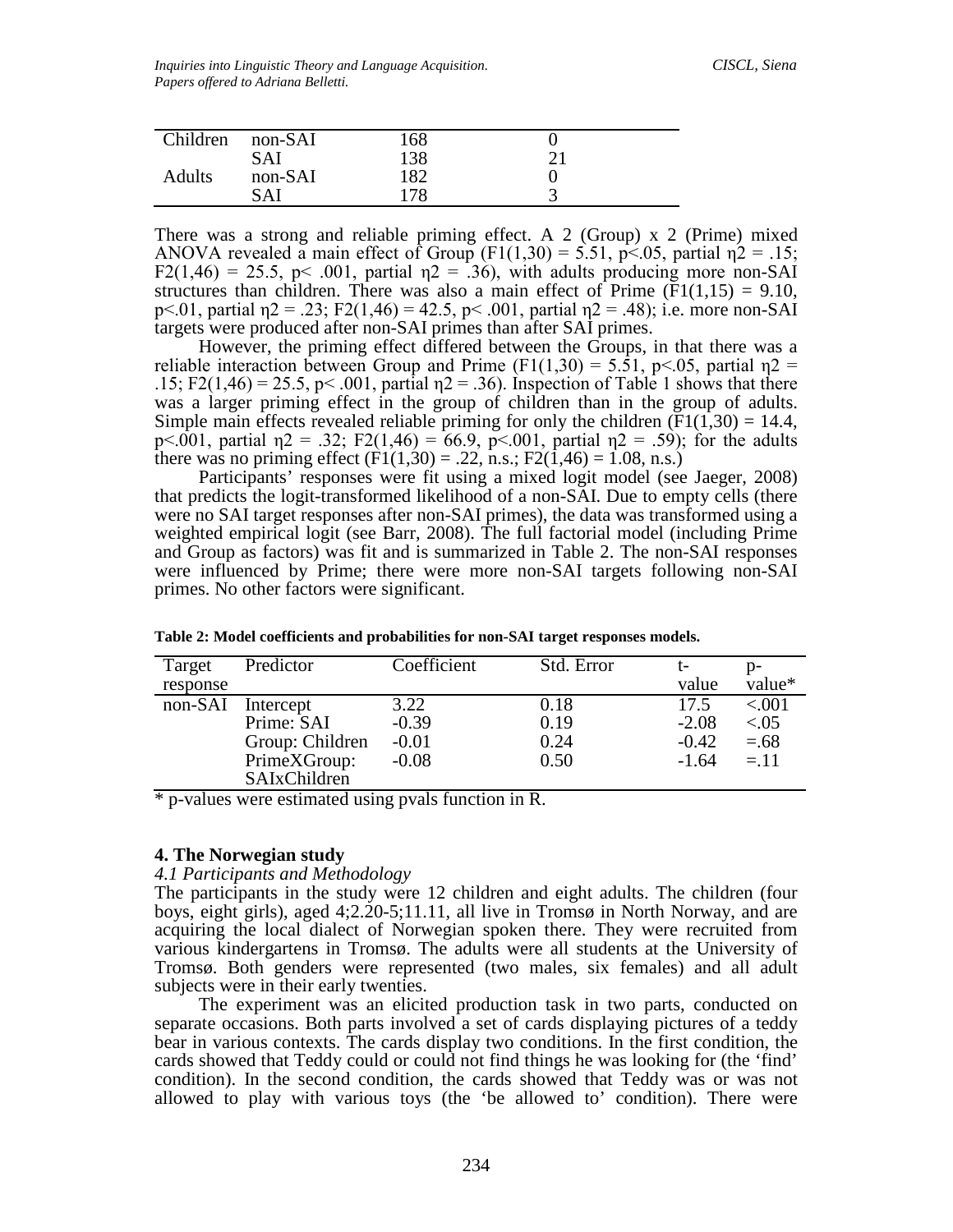altogether 32 items and four trials in the tasks. The items were divided into two conditions, with 16 items in each condition. In each of the two conditions, 12 of the 16 item were negative contexts (where Teddy didn't find something, or where he wasn't allowed to play with something), and these (altogether) 24 items were the test items, showing verb placement with respect to negation. The remaining four items in each of the two conditions were positive contexts, and these (altogether) eight items constituted fillers. In addition there were four trials, one positive and one negative for each condition.

The first part of the experiment was aimed at testing which word order the participants would use spontaneously, without priming, in embedded complements of semi-factive predicates. The participants were asked to describe what the cards displayed, and during the trial session, they were specifically instructed to start their descriptions by saying 'This card shows that…'. This was done to ensure that they would produce a semi-factive *that*-clause. Demonstrations of descriptions of the negative cards were provided by the experimenter using the word orders Neg-V and V-Neg one time each during the trial session. During the actual test session, the children were prompted about what the card was showing, if needed. This prompt was provided without the experimenter producing embedded clauses. Examples of the conditions are illustrated in  $(8)-(9)$ :

# (8) **Condition 1: the 'find' condition:**

- a. Dette kortet viser at han finner bananen. (positive) this card.DEF shows that he finds banana.DEF 'This card shows that he finds the banana.'
- b. Dette kortet viser at han **ikke finner / finner ikke** koppen. (negative) this card.DEF shows that he not finds / finds not cup.DEF 'This card shows that he doesn't find the cup.'

# (9) **Condition 2: the 'be allowed to' condition:**

- a. Dette kortet viser at han får leke med ballongen. (positive) this card.DEF shows that he gets play with balloon.DEF 'This card shows that he is allowed to play with the balloon.'
- b. Dette kortet viser at han **ikke får / får ikke** leke med hatten. (negative) this card.DEF shows that he not gets / gets not play with hat.DEF 'This card shows that he isn't allowed to play with the hat.'

The second part of the experiment investigated the effect of word order priming. As in the English experiment, the participants and the investigator engaged in the specially designed card game 'Snap'. In this game, the players each have a deck of 32 cards with pictures, the same cards as those used in part one. The procedure of the game was as follows: The investigator would pick up one of her cards, and without showing it to the other player, describe what it showed. Then the other player would do the same, and after that, both players would put their card on the table with the picture up. If the cards were different, the game would continue. If they were identical, this was a 'Snap' condition, and the first player to place their hands on both cards and say 'Snap!' would get the pair of cards. The aim of the game was to gain as many cards as possible. The design was such that all the eight positive (filler) items would constitute 'Snap' situations. The 24 negative contexts were sorted in such a way that whenever the investigator had described a card in the 'find' condition, the participant's card would be one from the 'be allowed to' condition, and vice versa. This was done to avoid the participant simply repeating the crucial part of the investigator's description. The investigator used word order Neg-V in 6 items in each condition, and word order V-Neg in 6 items in each condition (altogether 12 items of each word order).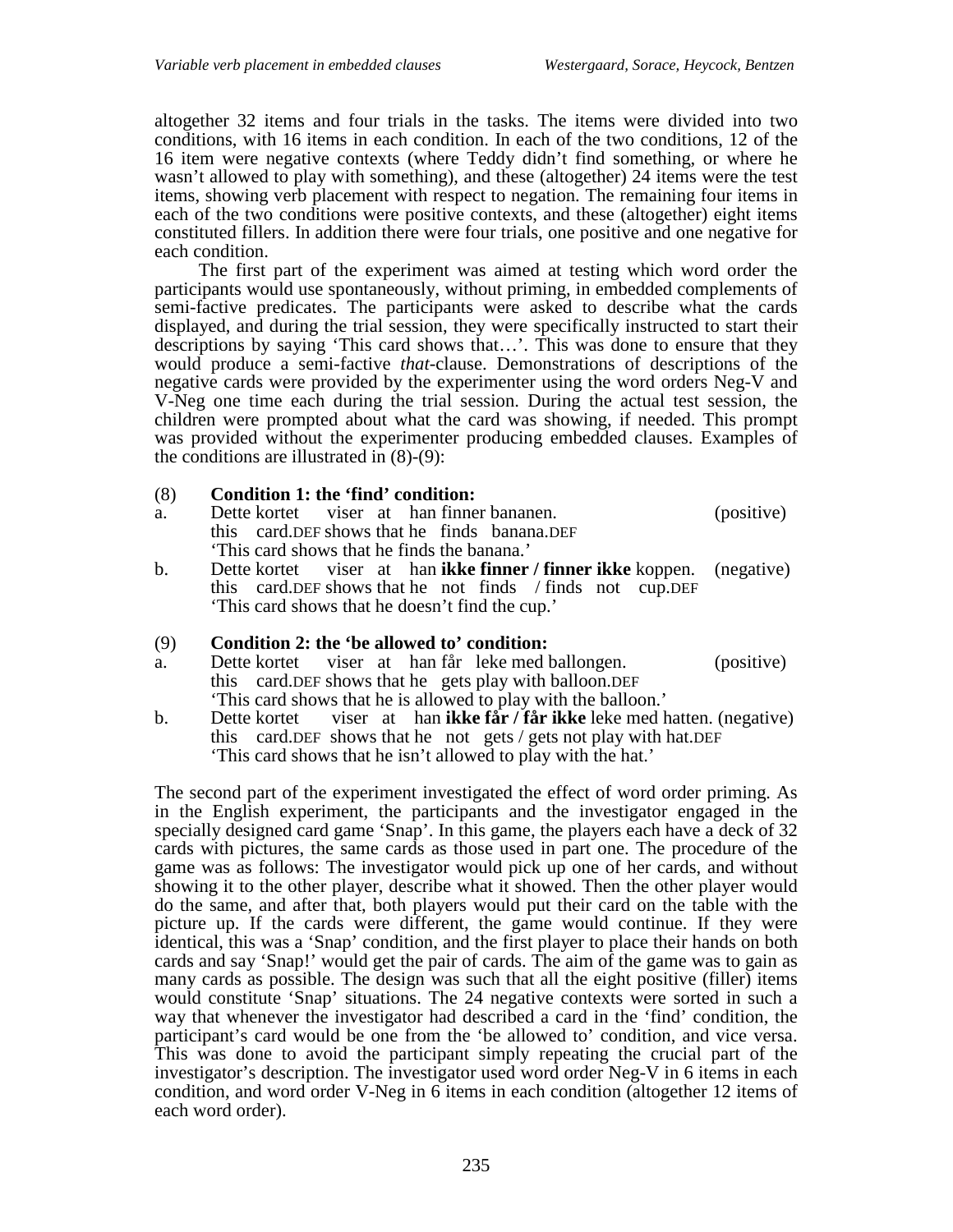# *4.2 Results*

In part 1 of the experiment, the 12 children generally used the word order Neg-V spontaneously when describing the pictures without any priming. There were occasional examples of V-Neg word order attested, altogether 17 out of a total of 282 relevant examples (6%). In the group of adults, the proportion of V-Neg is in fact higher, with 27 examples of this word order out of a total of 234 relevant examples (11.5%). However, 24 of these are produced by only one participant, who used V-Neg in absolutely all cases. This means that the percentage of V-Neg is quite low for the remaining seven adults, only 1.4% (3/210)

The results from part 2 of the experiment are provided in Table 3. As we see, both children and adults still prefer Neg-V word order, despite the fact that the investigator used V-Neg half of the time. Again there are occasional examples of V-Neg in the child data, but this does not seem to be caused by the word order chosen by the investigator. In fact there are more examples of V-Neg after a Neg-V prime than after a V-Neg prime, 7/143 (4.9%) vs. 4/143 (2.8%). In the adult data, one participant again produced exclusively V-Neg, being responsible for all the 24 examples with this word order in the data. The seven other adults produced only Neg-V, regardless of the priming condition. Unlike in the English data (cf. Table 1), we must conclude that there was no effect of priming in the Norwegian experiments.

|  | Table 3: Number of Neg-V and V-Neg target descriptions produced after each prime condition. |  |
|--|---------------------------------------------------------------------------------------------|--|
|--|---------------------------------------------------------------------------------------------|--|

| Group         | <b>Prime condition</b> | $Neq-V$ | V-Neg |
|---------------|------------------------|---------|-------|
| Children      | $Neq-V$                | 136     |       |
|               | V-Neg                  | 139     |       |
| <b>Adults</b> | $Neg-V$                | 83      |       |
|               | V-Neg                  | 84      |       |

# **5. Discussion and general conclusion**

The results of this pilot study show that SAI in embedded questions can be primed in monolingual English children, despite its extremely low frequency in the language. Priming is known to boost structures that are part of speakers' knowledge even if they are dispreferred; the results therefore lend support to the view that SAI in child English may be due to non-target grammatical representations and not (only) to performance limitations. The fact that a few examples of priming were also found among the adult controls also suggests that SAI in embedded questions might have, even in the adult language, a different status from completely ungrammatical structures. This would also be consistent with the fact that this structure is found in several varieties of English, in some colloquial styles, and is also amply attested in non-native speakers of English from different native language backgrounds (Pozzan 2011, Pozzan & Quirk, in press).

However, the results from the Norwegian study show absolutely no priming effect, neither in the child group nor in the adults. This is quite surprising, especially given the findings from spontaneous speech in the Nordic Dialect Corpus that the "dispreferred" V-Neg word order is in fact attested to the same extent as the word order Neg-V (Bentzen 2013). For this reason we had expected that there would be more priming in Norwegian than in English.

The results from English, where priming was observed in the child data, support the hypothesis that SAI in embedded contexts is part of the child grammar, rather than the result of problems with pragmatics or processing. Correspondingly,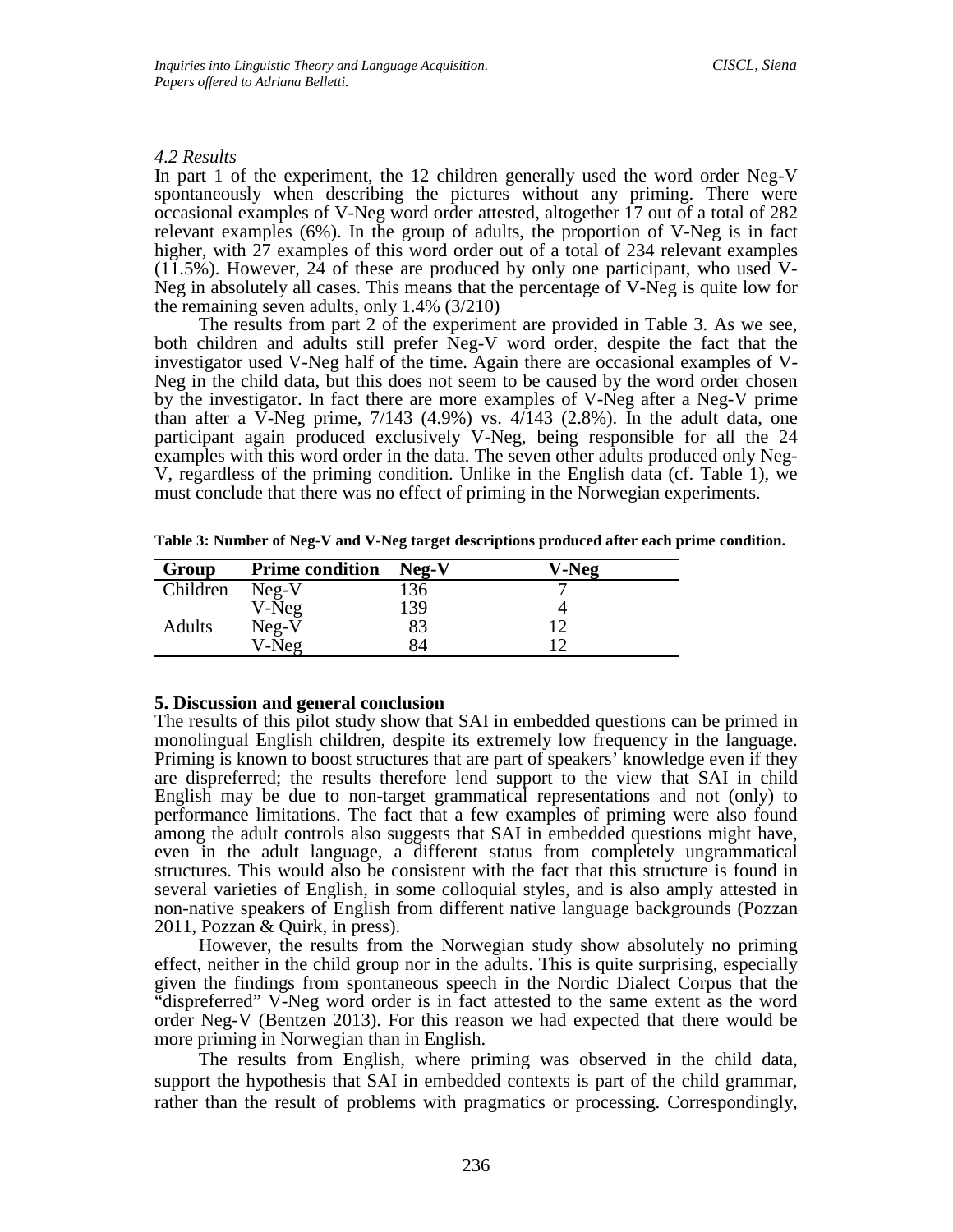the lack of any priming effect in the English-speaking adults is consistent with the possibility that for the majority of adult speakers in this study, embedded SAI is in fact ungrammatical. The lack of priming in either Norwegian group, on the other hand, is unexpected for the reason discussed above. Given the evidence that the V-Neg word order is relatively common in embedded contexts in spoken Norwegian, we are reluctant to conclude from the absence of priming effects here that this order is actually ungrammatical for both adults and children. In order to explore other possible explanations for the results obtained in this study, we must consider an adjustment of the methodology and also try out experimental material involving predicates other than *vise* 'show'. We may then be able to better address the extent to which the status of embedded SAI in English and embedded V-Neg order in Norwegian differs in adult and child language. This must be left to further research.

#### **References**

- Barr, D. J. (2008) Analyzing 'visual world' eyetracking data using multilevel logistic regression. *Journal of Memory and Language* 59, 457-474.
- Bentzen, K. (2003) V-to-I Movement in the absence of morphological cues: evidence from Northern Norwegian. In P. Svenonius, A. Dahl & M. R. Westergaard (Eds), *Nordlyd: Proceedings from the 19th Scandinavian Conference of Linguistics* 31.3: 573-588. University of Tromsø.
- Bentzen, K. (2013) 'Embedded Verb Second (V2),' *Nordic Atlas of Language Structures (NALS)*. http://tekstlab.uio.no/nals#/chapter/10
- Dunn, L. M., C. Whetton, & D. Pintilie (1982) British Picture Vocabulary Test. *London: NFER-Nelson*.
- Guasti, M. T. (2002) *Language Acquisition: The Growth of Grammar.* Cambridge, MA: MIT Press.
- Heycock, C. (2006) Embedded Root Phenomena. In In M. Everaert and H. van Riemsdijk (eds), *The Blackwell Companion to Syntax*. Blackwell. Volume 2: 174–209.
- Heycock, C., A. Sorace, Z. S. Hansen, F. Wilson, & S. Vikner. (2012) Detecting the late stages of syntactic change: the loss of V-to-T in Faroese. *Language* 88.3: 558–600.
- Holmberg, A., & C. Platzack (1995) *The role of inflection in Scandinavian syntax*. Oxford: Oxford University Press.
- Johannessen, J. B., J. Priestley, K. Hagen, T. Åfarli, & Ø. A. Vangsnes (2009) The Nordic Dialect Corpus – an Advanced Research Tool. *NEALT Proceedings Series* 4, 73-80.
- Jaeger, T. F. (2008) Categorical data analysis: away from ANOVAs (transformation or not) and towards logit mixed models. *Journal of Memory and Language* 59: 434-446.
- Julien, M. (2007) Embedded V2 in Norwegian and Swedish. *Working Papers in Scandinavian Syntax* 80, 103–161.
- Loebell, H., & K. Bock (2003) Structural priming across languages. *Linguistics* 41: 791-824.
- McCloskey, J. (2006) Questions and questioning in a local English. *Crosslinguistic research in syntax and semantics: Negation, tense, and clausal architecture*, 87-126.
- Pickering, M. J., & H. P. Branigan (1998) The Representation of Verbs: Evidence from Syntactic Priming in Language Production. Journal of Memory and Language. 1998;39:633–651.
- Pozzan, L. (2011) *Asking Questions in Learner English: First and Second Language Acquisition of Main and Embedded Interrogative Structures.* Doctoral dissertation, City University of New York.
- Pozzan, L., & E. Quirk. (In press) Asking Questions in L2 English: An Elicited Production Study. *Applied Psycholinguistics*.
- Radford, A. (1992) The acquisition of the morphosyntax of finite verbs in English. In J.M. Meisel (Ed.), *The acquisition of verb placement: Functional categories and V2 phenomena in language acquisition*, pp. 23–62. Dordrecht: Kluwer.
- Savage, C., E. Lieven, A. Theakston, & M. Tomasello (2006) Structural priming as implicit learning in language acquisition: the persistence of lexical and structural priming in 4-year-olds. *Language Learning and Development* 2: 27-49.
- Schönenberger, M. (2001) *Embedded V-to-C in child grammar: The acquisition of verb placement in Swiss German.* [Studies in Theoretical Psycholinguistics]. Dordrecht: Kluwer.